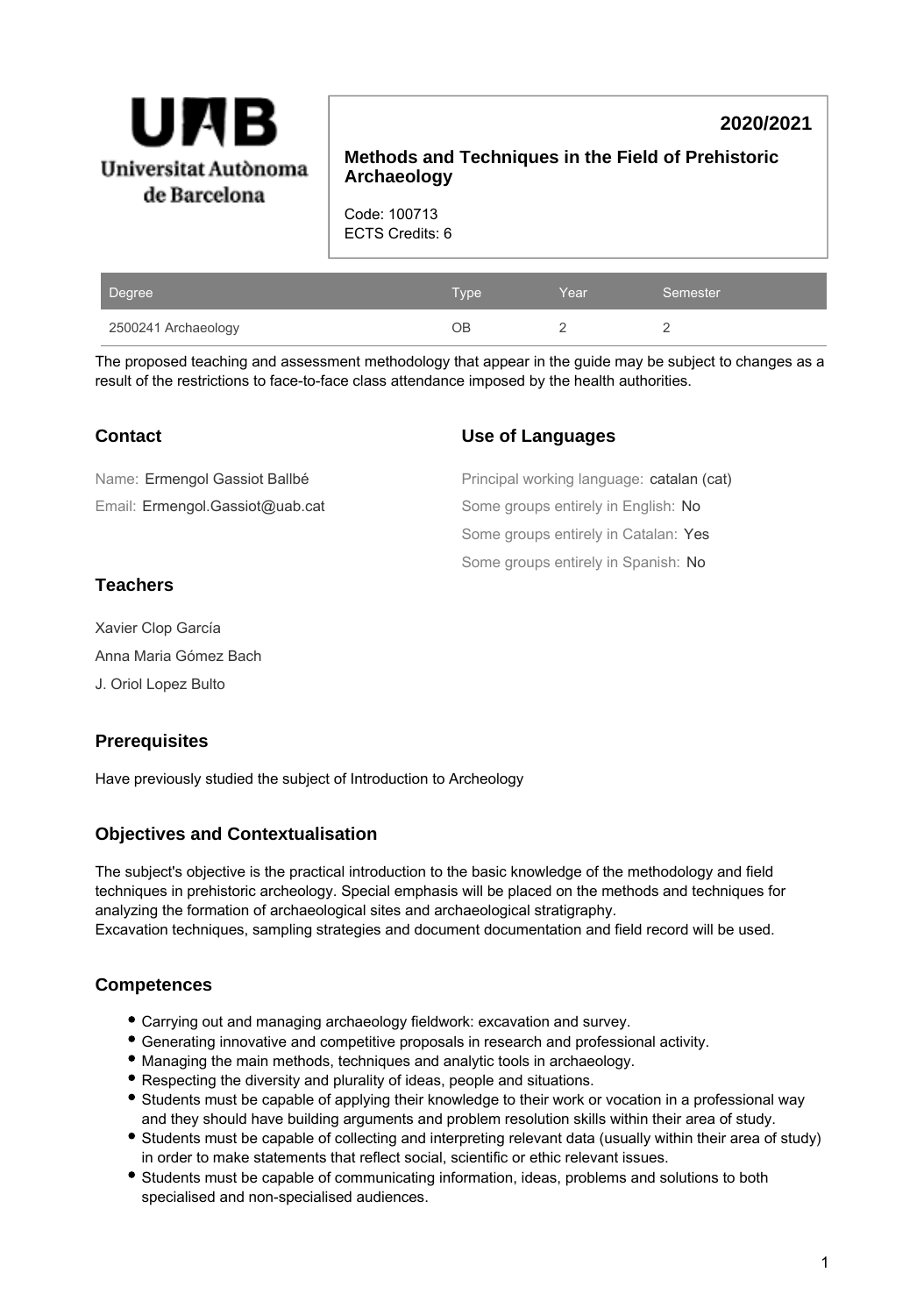Students must develop the necessary learning skills to undertake further training with a high degree of autonomy.

### **Learning Outcomes**

- 1. Applying both knowledge and analytical skills to the resolution of problems related to their area of study.
- 2. Applying implementing protocols of fieldwork and sample collection.
- 3. Applying proper techniques and analytical tools in case studies.
- 4. Autonomously searching, selecting and processing information both from structured sources (databases, bibliographies, specialized magazines) and from across the network.
- 5. Carrying out an individual work that specifies the work plan and timing of activities.
- 6. Combining technical resources from similar disciplines.
- 7. Drawing up archaeological intervention memoirs.
- 8. Drawing up conventional graphic documents: planimetry, topography, cartography, explanatory drawing.
- 9. Establishing investigation protocols for original research projects.
- 10. Interpreting the archaeological fieldwork results by placing them into their historical context.
- 11. Mastering the specific techniques and instrumental resources of the archaeological excavations and surveys.
- 12. Organizing their own time and work resources: designing plans with priorities of objectives, calendars and action commitments.
- 13. Recognising and implementing the following teamwork skills: commitment to teamwork, habit of cooperation, ability to participate in the problem solving processes.
- 14. Reflecting on their own work and the immediate environment's in order to continuously improve it.
- 15. Transmitting the results of archaeological research and clearly communicating conclusions in oral and written form to both specialised and non-specialised audiences.
- 16. Using computing tools, both basics (word processor or databases, for example) and specialised software needed in the professional practice of archaeology.
- 17. Using the specific interpretational and technical vocabulary of the discipline.

## **Content**

#### 1. ARCHAEOLOGICAL RESEARCH PROJECTS

- Preliminary approaches to an archaeological excavation: research projects, categories of archaeological interventions.

- Methods and field techniques in prehistoric archeology

- 2. ARCHAEOLOGICAL PROSPECTION
- Prospecting as an archaeological methodology for space analysis.
- Prospecting and sampling strategy: targeted prospecting and systematic prospecting
- Techniques of surface survey and remote sensing.
- The systems of registration in archaeological surveys.

#### 3. ARCHAEOLOGICAL EXCAVATION

- Fundamentals for the elaboration of an archaeological excavation project: the choice of the site, the planning of the excavation, equipment and equipment.

- The development of excavation techniques. The concept of stratification: archaeological surveys. The excavation in extension. General drilling strategies.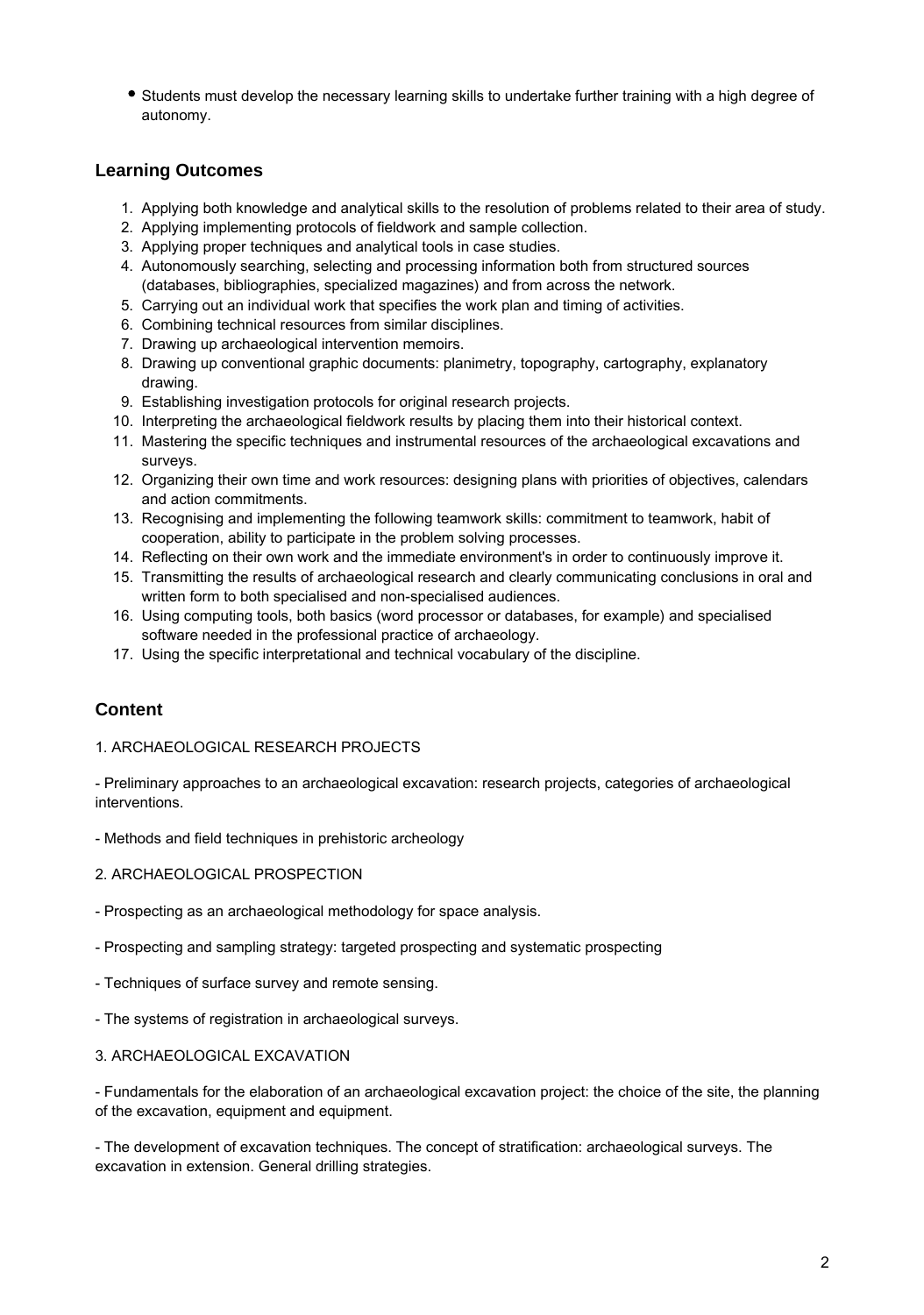- Excavation documentation. Excavation units: observation and analysis units. Plants and sections. Computerization of archaeological data. The photography and the digital recording in Archeology.

- Examples of excavation methodology.

- Memoirs and reports on archaeological survey and excavation projects. Publication of archaeological data.

### **Methodology**

Directed activities

The subject focuses on the realization of field practices in prehistoric archeology. Teaching is structured in classroom activities and practical activities in archaeological field work.

#### 1. Activities in the classroom

Activities in the classroom have two goals. The first is the preparation of the practical activity in archaeological research projects and that is the core of the face-to-face activity of the subject. The second is to provide an introduction to the methods and techniques of fieldwork in prehistoric archeology.

The content and the date of the different sessions will be detailed on the first day of class.

#### 2. Practices of fieldwork in archeology

The practical activity consists of the integration of the students in a campaign of work of field of archeology. It will take place during a week of the month of June or early July (from Monday to Friday) and during this time the students will be integrated into the archaeological excavation projects programmed, participating at all levels. Practical sessions on the ground will be introduced from theoretical sessions (carried out at the same site) during which the procedures and specific techniques to be applied will be presented every day and its scope and limitations will be discussed in the general framework of archaeological research. Every day at the end of the practical session, an assessment will be made to highlight the essential methodological aspects worked during the practical session.

Each student will elaborate a dossier of practices that will be completed during the development of archaeological excavation work. The purpose is to apply the previously acquired knowledge to the subject of Introduction to Archeology. Special attention will be given to the aspects that make up the fieldwork in prehistoric archeology, highlighting the specificities that prehistoric sites can present in relation to the most recent chronologies.

#### 3. Autonomous activity

From the introductory sessions and the subject's dossiers, students will work on the extension and assimilation of the basic concepts involved in archaeological research. Its application during the practices will facilitate the acquisition of the own capacities required by the development of archaeological excavations.

### **Activities**

| <b>Title</b>                                                                                                                                        | <b>Hours</b> | <b>ECTS</b> | Learning<br><b>Outcomes</b> |
|-----------------------------------------------------------------------------------------------------------------------------------------------------|--------------|-------------|-----------------------------|
| Type: Directed                                                                                                                                      |              |             |                             |
| Practical works of archaeological excavation - topography - stratigraphy - identification<br>and registration of archaeological elements - sampling | 50           | 2           | 3, 2, 6, 11,<br>13.17       |
| Theoretical introductions during field practice sessions                                                                                            | 5            | 0.2         | 3, 2, 6, 11,<br>14          |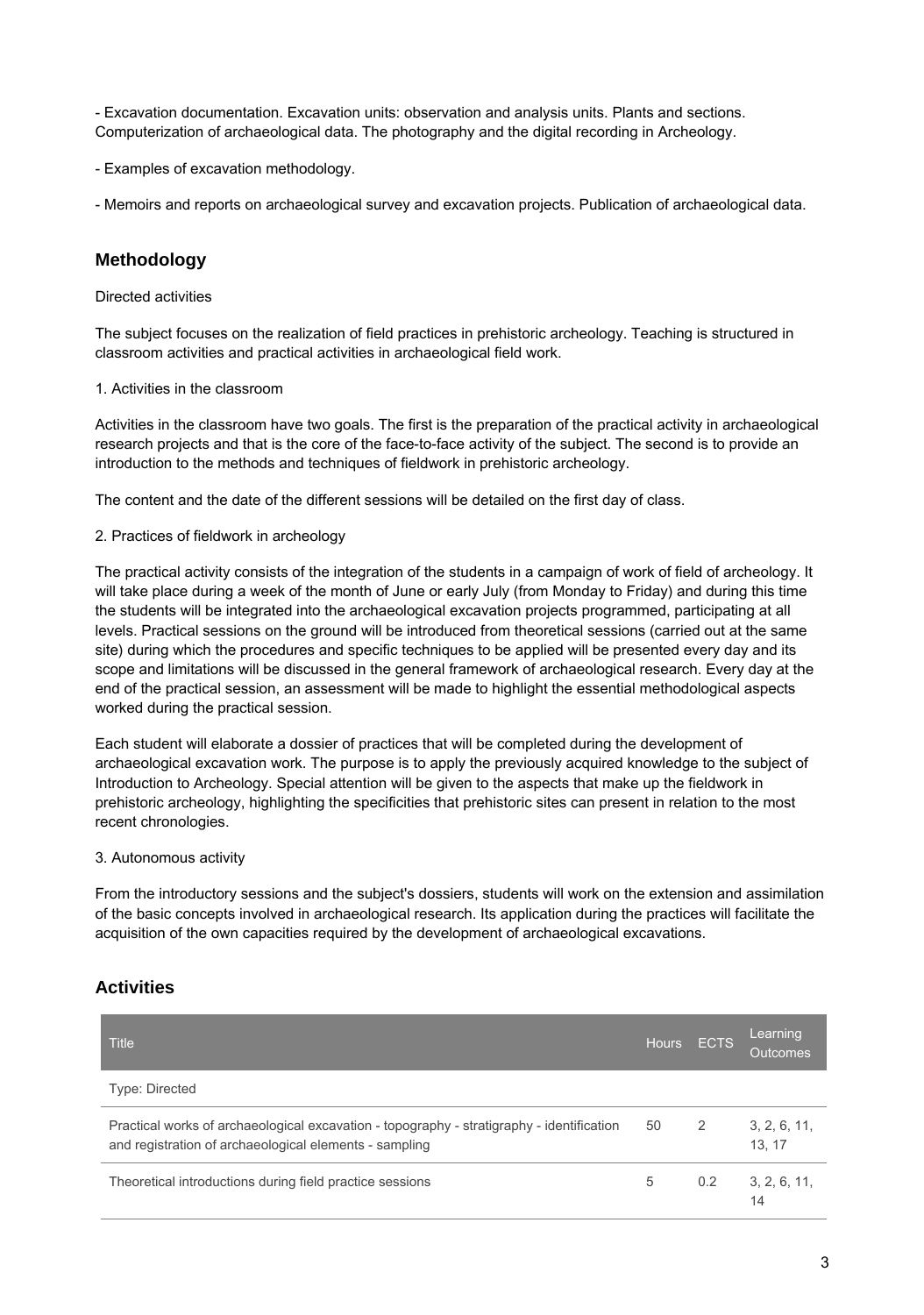| Theoretical introductory lessons in the classroom      | 10 | 0.4  | 3, 11, 17                               |
|--------------------------------------------------------|----|------|-----------------------------------------|
| Type: Supervised                                       |    |      |                                         |
| Bibliographic research                                 | 10 | 0.4  | 4, 9                                    |
| Tutorials: comment and discussion of practice dossiers | 13 | 0.52 | 4, 5, 10,<br>12, 8, 7,<br>14, 15, 16    |
| Type: Autonomous                                       |    |      |                                         |
| Completion of the practice dossiers                    | 30 | 1.2  | 3, 1, 5, 12,<br>8, 7, 14,<br>17, 16     |
| Writing of papers                                      | 30 | 1.2  | 3, 11, 5, 9,<br>12, 8, 7,<br>14, 17, 16 |

### **Assessment**

Competencies will be evaluated through work.

The evaluation system is organized in 2 modules:

Module 1: planning and planning pre-field research project: global weight of 30% Module 2: delivery of the dossier of practices: global weight of 70%

The final grade will be the average of the different modules. To pass the subject, a score of 5 must be obtained on a scale of 10.

It will be considered not presented in the case that the student does not carry out practical work on the ground or does not submit one of the written works.

In order to be eligible for the re-assessment test, the student must have completed the 5-day fieldwork and presented the work of planning and planning a pre-field research project. The re-evaluation will consist of a written test on methods and techniques of fieldwork in prehistoric archeology.

At the time of completion/delivery of each assessment activity, the teacher will inform (Moodle, SIA) of the procedure and date of revision of the grades.

In the event of a student committing any irregularity that may lead to a significant variation in the grade awarded to an assessment activity, the student will be given a zero for this activity, regardless of any disciplinary process that may take place. In the event of several irregularities in assessment activities of the same subject, the student will be given a zero as the final grade for this subject.

In the event that tests or exams cannot be taken onsite, they will be adapted to an online format made available through the UAB's virtual tools (original weighting will be maintained). Homework, activities and class participation will be carried out through forums, wikis and/or discussion on Teams, etc. Lecturers will ensure that students are able to access these virtual tools or will offer them feasible alternatives.

However, it is considered essential to be able to carry out the field practices in person. If this is not possible, the teaching team will look for an alternative to guarantee the training of the students.

### **Assessment Activities**